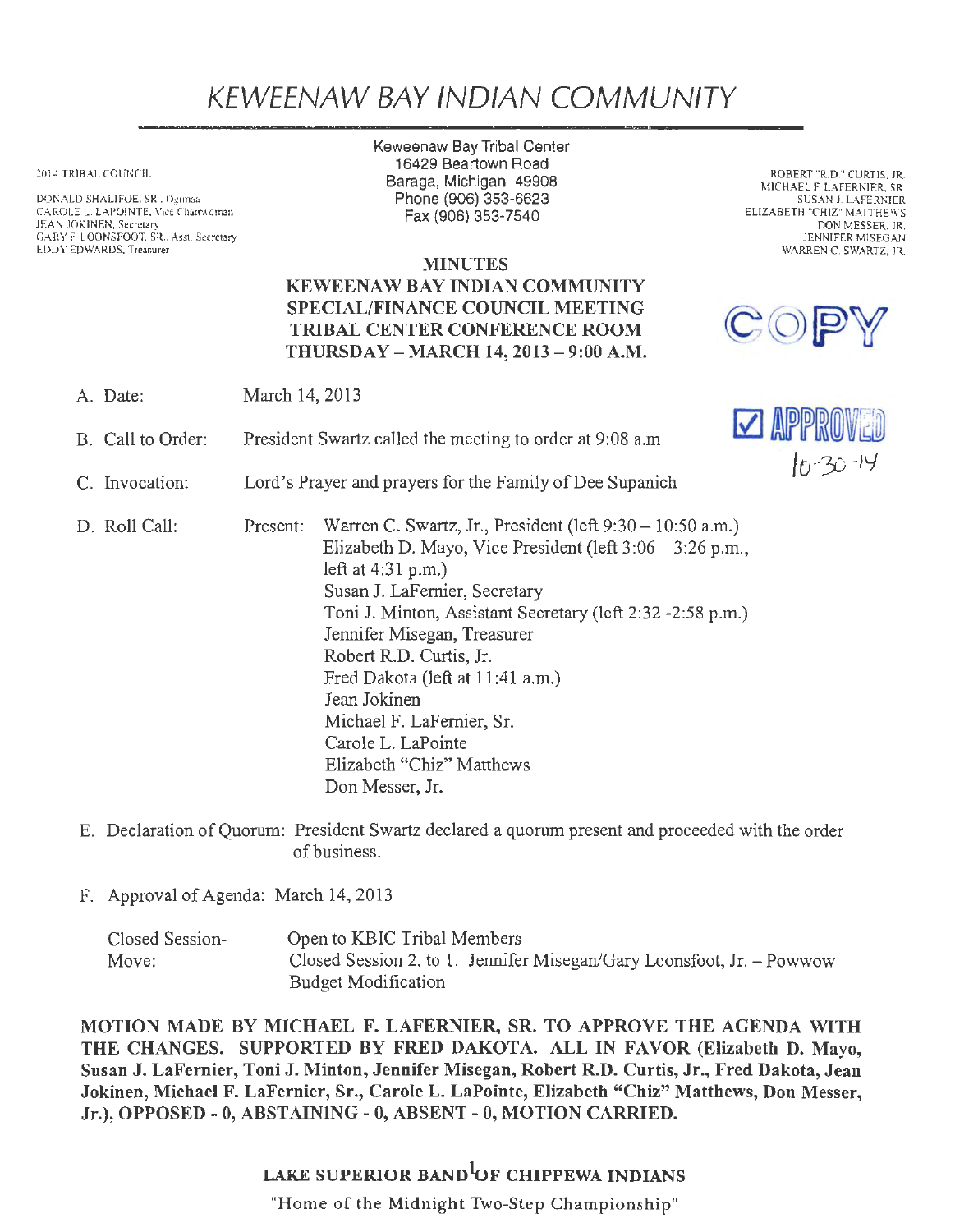- G. Old Business:
	- 1. Eddy Edwards, OHA Director Resolution KB-1929-2013 FY 2013 HUD ICDBG Grant Application

Zeba Community Center - Match funds of \$75,000.00

MOTION MADE BY ELIZABETH "CHIZ" MATTHEWS TO APPROVE RESOLUTION KB-1929-2013 FOR THE ZEBA COMMUNITY CENTER. SUPPORTED BY JEAN JOKINEN. TEN IN FAVOR (Elizabeth D. Mayo, Toni J. Minton, Jennifer Misegan, Robert R.D. Curtis, Jr., Fred Dakota, Jean Jokinen, Michael F. LaFernier, Sr., Carole L. LaPointe, Elizabeth "Chiz" Matthews, Don Messer, Jr.), ONE OPPOSED (Susan J. LaFernier), ABSTAINING - O, ABSENT-0, MOTION CARRIED.

H. Closed Session:

- 1. Francis LaPointe, CFO/Jennifer Misegan, Treasurer Finance
- 2. Jennifer Misegan, Treasurer/Gary Loonsfoot, Jr., Cultural Resources Director Powwow Budget Modification
- 3. Lindy Grell, Tribal Attorney/Heather Chapman/Assistant Tribal Attorney/Christoph Geiger, Deputy Tribal Attorney - Eagle Radio/Hancock Sub-Lease Discussion

MOTION l\1ADE BY MICHAEL F. LAFERNIER, SR. TO GO INTO CLOSED SESSION AT 9:21 A.M. AND ALLOW TRIBAL MEMBERS TO ATTEND. SUPPORTED BY ROBERT R.D. CURTIS, JR. TEN IN FAVOR (Susan J. LaFernier, Toni J. Minton, Jennifer Misegan, Robert R.D. Curtis, Jr., Fred Dakota, Jean Jokinen, Michael F. LaFernier, Sr., Carole L. LaPointe, Elizabeth "Chiz" Matthews, Don Messer, Jr.), ONE OPPOSED (Elizabeth D. Mayo), ABSTAINING - 0, ABSENT - 0, MOTION CARRIED.

President Swartz left at 9:30 a.m. Break:  $10:25$  a.m.  $-10:40$  a.m. President Swartz returned at 10:50 a.m.

Fred Dakota left at 11:41 a.m.

Lunch:  $11:57$  a.m.  $-1:10$  p.m.

Carole LaPointe returned from lunch at 1 :24 p.m.

Break: 2:18 - 2:32 p.m. Toni Minton left 2:32 p.m. - 2:58 p.m.

Elizabeth Mayo left  $3:06$  p.m.  $-3:26$  p.m.